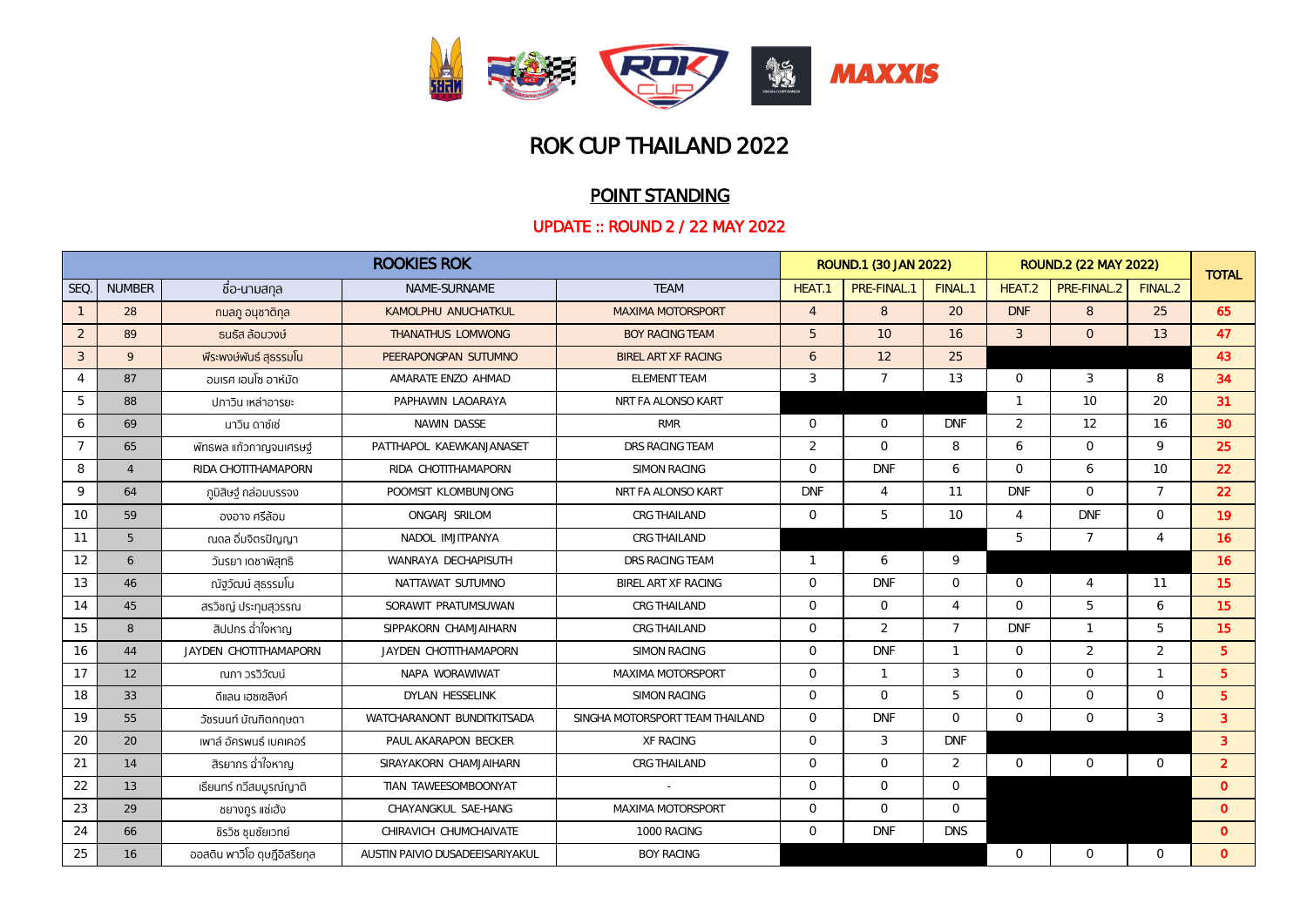

### POINT STANDING

|              | <b>MINI ROK</b> |                         |                            |                                 |            | ROUND.1 (30 JAN 2022) |            | <b>ROUND.2 (22 MAY 2022)</b> |                  |                 | <b>TOTAL</b> |
|--------------|-----------------|-------------------------|----------------------------|---------------------------------|------------|-----------------------|------------|------------------------------|------------------|-----------------|--------------|
| SEQ.         | <b>NUMBER</b>   | ี ชื่อ-นามสกุล          | NAME-SURNAME               | <b>TEAM</b>                     | HEAT.      | PRE-FINAL.1           | FINAL.1    | HEAT.2                       | <b>PRE-FINAL</b> | FINAL.2         |              |
|              |                 | ปัญญากร อร่ามรัศมี      | PANYAKORN ARAMRASSAMEE     | MARYIW YA SERVICE RACING        | 5          | 12                    | 25         |                              | 8                | 9               | 63           |
| 2            | 90              | ้ศิริเขตต์ ศิริมงคลเกษม | SIRIKHETT SIRIMONGKOLKASEM | <b>GFPT</b>                     | 6          |                       | 11         | 6                            | 12               | 25              | 61           |
| $\mathbf{3}$ | 23              | ์ โทบี้ ไบรอัน เกล      | <b>TOBY BRIAN GALE</b>     | CRG THAILAND                    | <b>DNF</b> | 5                     | 20         | 5                            | 10               | 16              | 56           |
|              | 21              | ยูตะ จงประเสริญ         | YUTA JONGPRASERT           | SINGHA MOTORSPORT TEAM THAILAND |            | 10                    | 16         | $\Omega$                     | 3                | 8               | 41           |
|              | 93              | อาร์ตี้ รัตน์ชเลสินธร   | ARTY RATHCHALESINTHON      | NRT FA ALONSO KART              | <b>DNF</b> | $\overline{2}$        | 10         | 3                            |                  | 20              | 40           |
| <sub>6</sub> | 22              | กวิน ศุภวาณิชยานนท์     | KEVIN SUPAVANICHYANON      | CRG THAILAND                    |            |                       | 9          |                              |                  | 13              | 38           |
|              | 99              | ภาน เสถียรมั่นคง        | PANU STIENMONKONG          | MAXIMA MOTORSPORT               | 3          | 8                     | 13         | $\mathfrak{D}$               | <b>DNF</b>       |                 | 37           |
| 8            | 25              | คุณธรรม จ่างตระกูล      | KUNNATUM CHANGTRAKUL       | SIMON RACING                    | <b>DNF</b> | 3                     | 8          | $\Omega$                     | $\sim$           |                 | 20           |
| $\mathsf Q$  | 39              | สรา อนุราษฎร์           | SRA ANURAS                 | MAXIMA MOTORSPORT               |            | 6                     | <b>DNF</b> | $\Omega$                     |                  | <sub>6</sub>    | 18           |
| 10           | 20              | เพาล์ อัครพนธ์ เบคเคอร์ | PAUL AKARAPON BECKER       | XF RACING                       |            |                       |            | $\circ$                      | 6                | 10 <sup>2</sup> | 16           |
| 11           | 15              | ชณิชา บุษราตระกูล       | CHANICHA BUDSARATRAKOOL    | <b>CRG THAILAND</b>             | $\Omega$   |                       |            | <b>DNF</b>                   | $\Omega$         | b               | 16           |
| 12           | $\mathsf{Q}$    | พีระพงษ์พันธ์ สุธรรมโน  | PEERAPONGPAN SUTUMNO       | BIREL ART XF RACING             |            |                       |            | $\circ$                      |                  |                 | 5.           |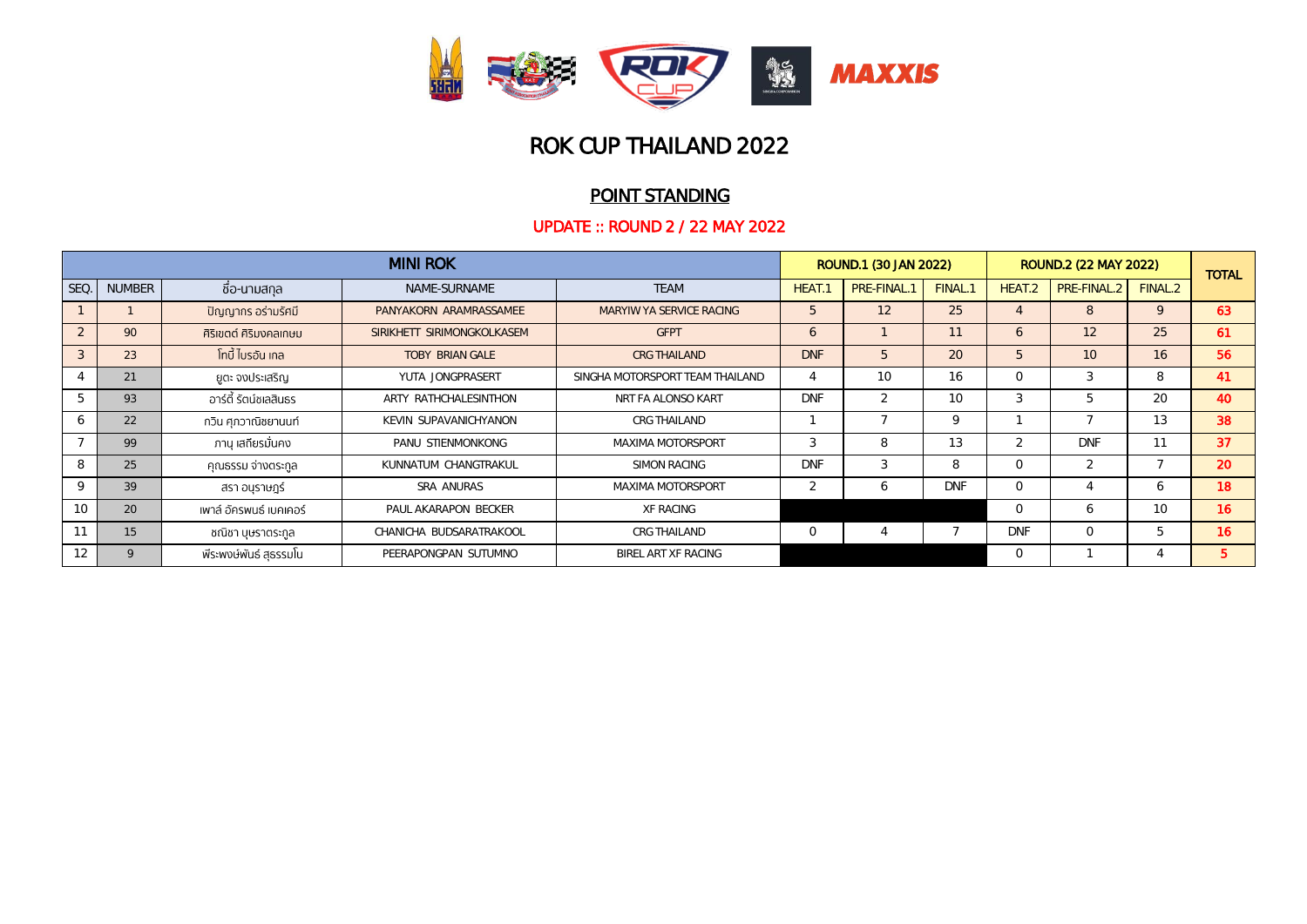

### POINT STANDING

|                | <b>JUNIOR ROK GP</b> |                               |                                |                                 |                          |            | ROUND.1 (30 JAN 2022)<br><b>ROUND.2 (22 MAY 2022)</b> |            |                  |                 |                 |
|----------------|----------------------|-------------------------------|--------------------------------|---------------------------------|--------------------------|------------|-------------------------------------------------------|------------|------------------|-----------------|-----------------|
| <b>SEQ</b>     | <b>NUMBER</b>        | ้ ชื่อ-นามสกุล                | NAME-SURNAME                   | <b>TEAM</b>                     | <b>HEAT.</b>             | PRE-FINAL. | FINAL.1                                               | HEAT.2     | <b>PRE-FINAL</b> | FINAL.2         | <b>TOTAL</b>    |
|                | 135                  | ี ไทโย อภิชา เฮนริคุส ฟลีเก้น | TAIYO APHICHA HENRICUS VLIEGEN | SINGHA MOTORSPORT TEAM THAILAND | $\overline{c}$           | 8          | 20                                                    | b.         | 12               | 25              | 75              |
| 2              | 128                  | ปัณฑ์นลิน ทวยเดช              | PANALIN TOUYDAT                | <b>CRG THAILAND</b>             |                          | 10         | 16                                                    | 3          |                  | 16              | 56              |
| $\overline{3}$ | 199                  | อะกิ จิตรานุวัฒน์             | AKI JITRANUWATH                | SINGHA MOTORSPORT TEAM THAILAND | 6                        | 12         | 25                                                    |            |                  |                 | 43              |
|                | 131                  | ออสติน เกล                    | AUSTIN GALE                    | CRG THAILAND                    | <b>DNF</b>               | $\circ$    | 9                                                     |            | 8                | 20              | 41              |
| $\mathcal{D}$  | 115                  | ชัญญานุช บุษราตระกุล          | CHANYANUCH BUDSARATRAKOOL      | CRG THAILAND                    | $\Omega$                 | 6          | 13                                                    | <b>DNF</b> | $\overline{2}$   | 13              | 34              |
| O              | 108                  | ปิยะวัฒย์ ไชยะ                | PIYAWAT CHAIYA                 | BIREL ART XF RACING             | <b>DNF</b>               | 4          |                                                       |            |                  | 11              | 32 <sub>2</sub> |
|                | 168                  | สิริ คงสิริ                   | SIRI KONGSIRI                  | DRS RACING                      |                          | 3          |                                                       | $\circ$    | 6                | 10 <sup>2</sup> | 27              |
| 8              | 126                  | RAYAN CARETTI                 | RAYAN CARETTI                  | <b>RMR</b>                      | <b>DNF</b>               | 2          | 8                                                     | O          | 10               | <b>DNF</b>      | 26              |
| 9              | 118                  | ณภัทร วรวิวัฒน์               | NAPAT WORAWIWAT                | MAXIMA MOTORSPORT               | $\Omega$                 | $\Omega$   | 6                                                     |            | .b               | 9               | 21              |
| 10             | 106                  | ALEXANDER SEYMOUR             | ALEXANDER SEYMOUR              | SUPERROO RACING                 | $\overline{\mathcal{L}}$ | 5          | 10                                                    |            |                  |                 | 17              |
| 11             | 114                  | สิปปาภาส จิรยาภากร            | SIPPAPAS JIRAYAKORN            | <b>BAAN BAAN TEAM</b>           | $\Omega$                 | $\Omega$   | <b>DNF</b>                                            | <b>DNF</b> | 3                | 8               | 11              |
| 12             | 101                  | ชนกนันท์ วีระเตชะ             | CHANOKNAN VEERATACHA           | MAXIMA MOTORSPORT               | 3                        | ٠          | <b>DNF</b>                                            |            |                  |                 | 10 <sup>1</sup> |
| 13             | 159                  | CHARYA SENEVIRATNE            | CHARYA SENEVIRATNE             | <b>BOY RACING</b>               | <b>DNF</b>               |            | 5                                                     |            |                  |                 | 6               |

|      | ROOKIES JUNIOR ROK GP |                 |                   |                   |            | <b>ROUND.2 (22 MAY 2022)</b><br>ROUND.1 (30 JAN 2022) |                     |  |                            |                 | <b>TOTAL</b> |
|------|-----------------------|-----------------|-------------------|-------------------|------------|-------------------------------------------------------|---------------------|--|----------------------------|-----------------|--------------|
| SEQ. | <b>NUMBER</b>         | ้ชิอ-นามสกล     | NAME-SURNAME      | <b>TEAM</b>       | HEAT.      | PRE-FINAL. <sup>1</sup>                               | FINAL. <sup>7</sup> |  | HEAT.2 PRE-FINAL.2 FINAL.2 |                 |              |
|      | 127                   | ึกฤตรัช จิรายพา | KRITTACH JIRAYUPA | MAXIMA MOTORSPORT | <b>DNF</b> |                                                       | $\cap$ $\Gamma$     |  | $\sim$                     | $\cap$ $\Gamma$ | 80           |
|      | 148                   | ุณธกร สขศรี     | NATHAKORN SUKSRI  | <b>XF RACING</b>  |            |                                                       |                     |  | 10                         | $\cap$          |              |